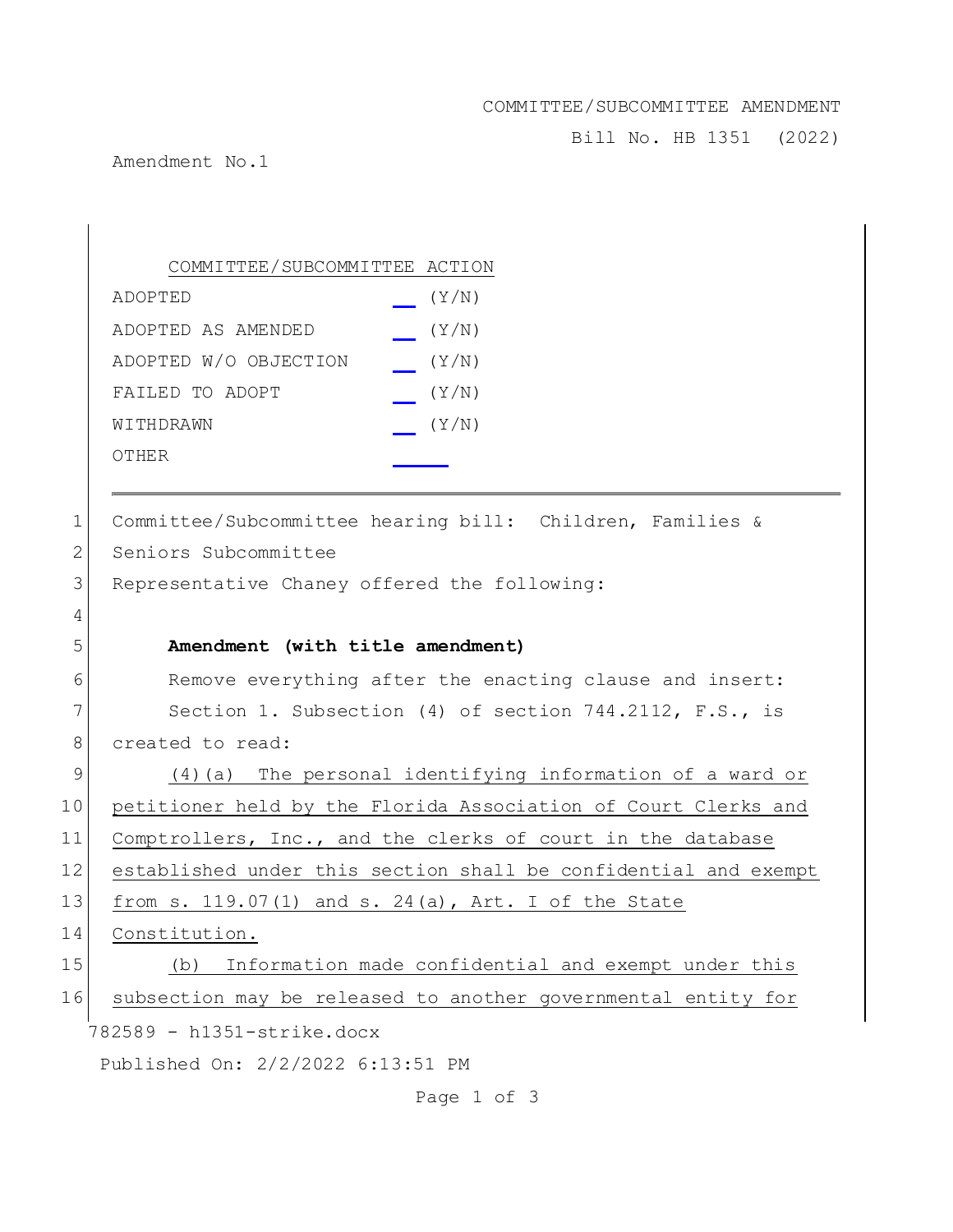Bill No. HB 1351 (2022)

Amendment No.1

| 17 | use in the performance of its official duties and                |
|----|------------------------------------------------------------------|
| 18 | responsibilities.                                                |
| 19 | (c) This subsection is subject to the Open Government            |
| 20 | Sunset Review Act in accordance with s. 119.15 and shall stand   |
| 21 | repealed on October 2, 2027, unless reviewed and saved from      |
| 22 | repeal through reenactment by the Legislature.                   |
| 23 | Section 2. The Legislature finds it is a public necessity        |
| 24 | to exempt from s. $119.07(1)$ , Florida Statutes, and s. 24(a),  |
| 25 | Article I of the State Constitution the personal identifying     |
| 26 | information of a ward or petitioner held by the Florida          |
| 27 | Association of Court Clerks and Comptrollers, Inc., and the      |
| 28 | clerks of court in the database established under s. 744.2112.   |
| 29 | The Legislature finds that the health and safety of the public   |
| 30 | necessitates that the clerks of court have access to personal    |
| 31 | identifying information of the state's most vulnerable citizens  |
| 32 | when they become involved in a guardianship proceeding and the   |
| 33 | petitioners who petition on their behalf. The use of a database  |
| 34 | as a repository for guardianship-related information will allow  |
| 35 | not only for more efficient judicial processes but will permit   |
| 36 | analysis of guardianship data that can be used to enhance the    |
| 37 | statewide system by improving protections for wards and          |
| 38 | increasing preservation of their property. Providing such access |
| 39 | will also enable the judiciary to provide the oversight required |
| 40 | to ensure that the guardians appointed to wards are performing   |
| 41 | their duties in compliance with the law and with due regard to   |
|    | 782589 - h1351-strike.docx                                       |
|    | Published On: 2/2/2022 6:13:51 PM                                |

Page 2 of 3